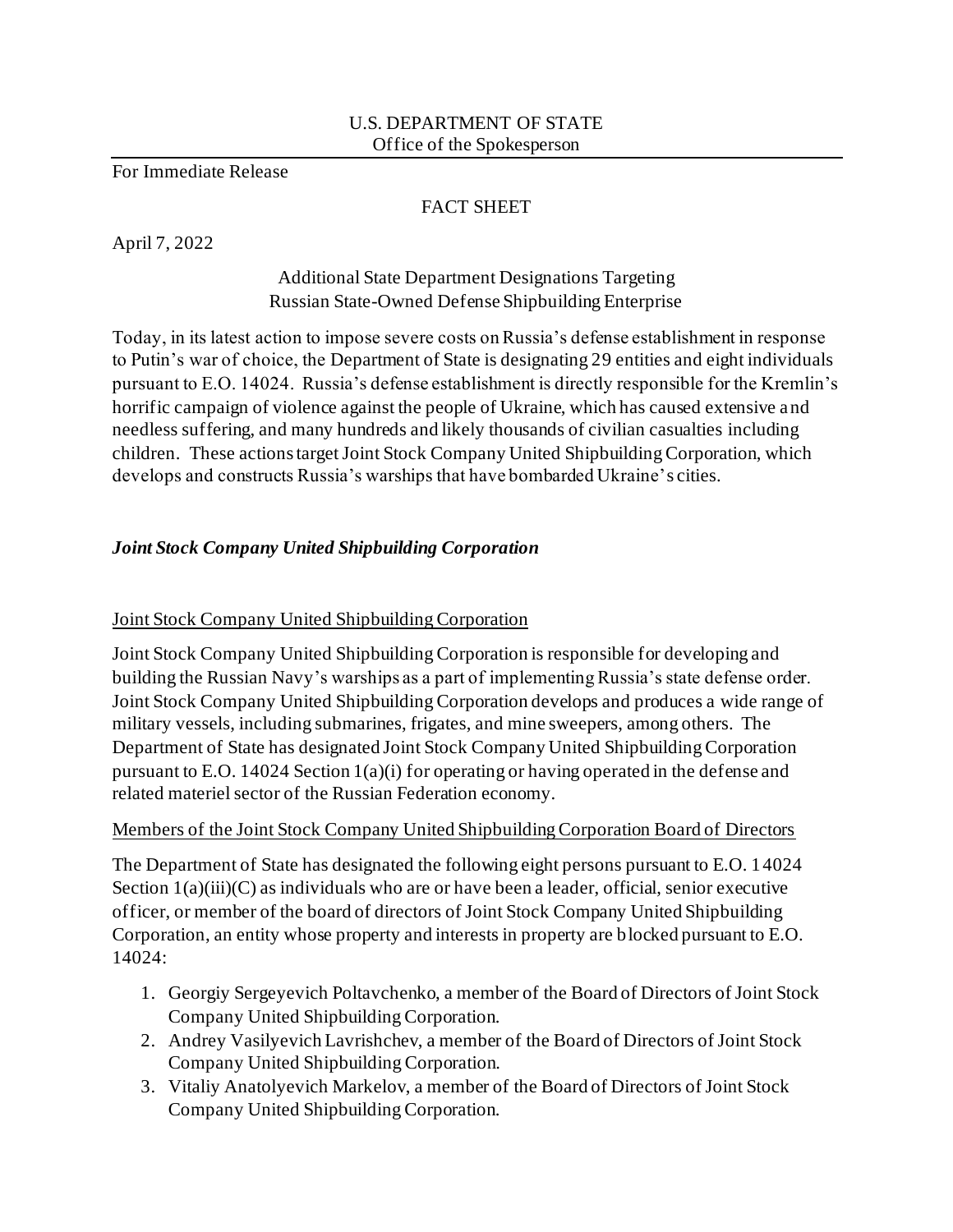- 4. Vladimir Yakovlevich Pospelov, a member of the Board of Directors of Joint Stock Company United Shipbuilding Corporation.
- 5. Aleksey Lvovich Rakhmanov, a member of the Board of Directors of Joint Stock Company United Shipbuilding Corporation.
- 6. Oleg Nikolayevich Ryazantsev, a member of the Board of Directors of Joint Stock Company United Shipbuilding Corporation.
- 7. Ilya Vasilyevich Shestakov, a member of the Board of Directors of Joint Stock Company United Shipbuilding Corporation.
- 8. Andrey Nikolaevich Shishkin, a member of the Board of Directors of Joint Stock Company United Shipbuilding Corporation.

## Joint Stock Company United Shipbuilding Corporation Subsidiaries

The Department of State has designated the following 28 entities pursuant to E.O. 14024 Section 1(a)(vii) as entities that are owned or controlled by, or that have acted or purported to act for or on behalf of, directly or indirectly, Joint Stock Company United Shipbuilding Corporation, an entity whose property and interests in property are blocked pursuant to E.O. 14024:

- 1. JSC 33 Shipyard, a Joint Stock Company United Shipbuilding Corporation subsidiary, specializes in the repair of warships.
- 2. Joint Stock Company Admiralty Shipyards, a Joint Stock Company United Shipbuilding Corporation subsidiary, constructs warships and submarines.
- 3. Baltic Shipyard JSC, a Joint Stock Company United Shipbuilding Corporation subsidiary, builds naval ships.
- 4. Public Joint Stock Company Vyborg Shipyard, a Joint Stock Company United Shipbuilding Corporation subsidiary, is involved in the construction of icebreakers.
- 5. Public Joint Stock Company Shipbuilding Plant Severnaya Verf, a Joint Stock Company United Shipbuilding Corporation subsidiary, builds missile cruisers, anti-aircraft ships, anti-submarine ships, and torpedo boat destroyers.
- 6. Joint Stock Company Sredne-Nevsky Shipyard, a Joint Stock Company United Shipbuilding Corporation subsidiary, specializes in the construction of warships.
- 7. Severnoe Design Bureau Joint Stock Company, a Joint Stock Company United Shipbuilding Corporation subsidiary, is involved in projects related to frigates and destroyers.
- 8. Joint Public Stock Company Nevskoe Design Bureau, a Joint Stock Company United Shipbuilding Corporation subsidiary, designs warships, including aircraft carriers.
- 9. Almaz Central Marine Design Bureau Joint Stock Company, a Joint Stock Company United Shipbuilding Corporation subsidiary, designs fast missile and patrol ships.
- 10. Public Joint Stock Company Krasnoe Sormovo Shipyard, a Joint Stock Company United Shipbuilding Corporation subsidiary, produces military vessels, including submarines.
- 11.Joint Stock Company Central Design Bureau for Marine Engineering Rubin, a Joint Stock Company United Shipbuilding Corporation subsidiary, designs submarines and conducts other Russian defense activities.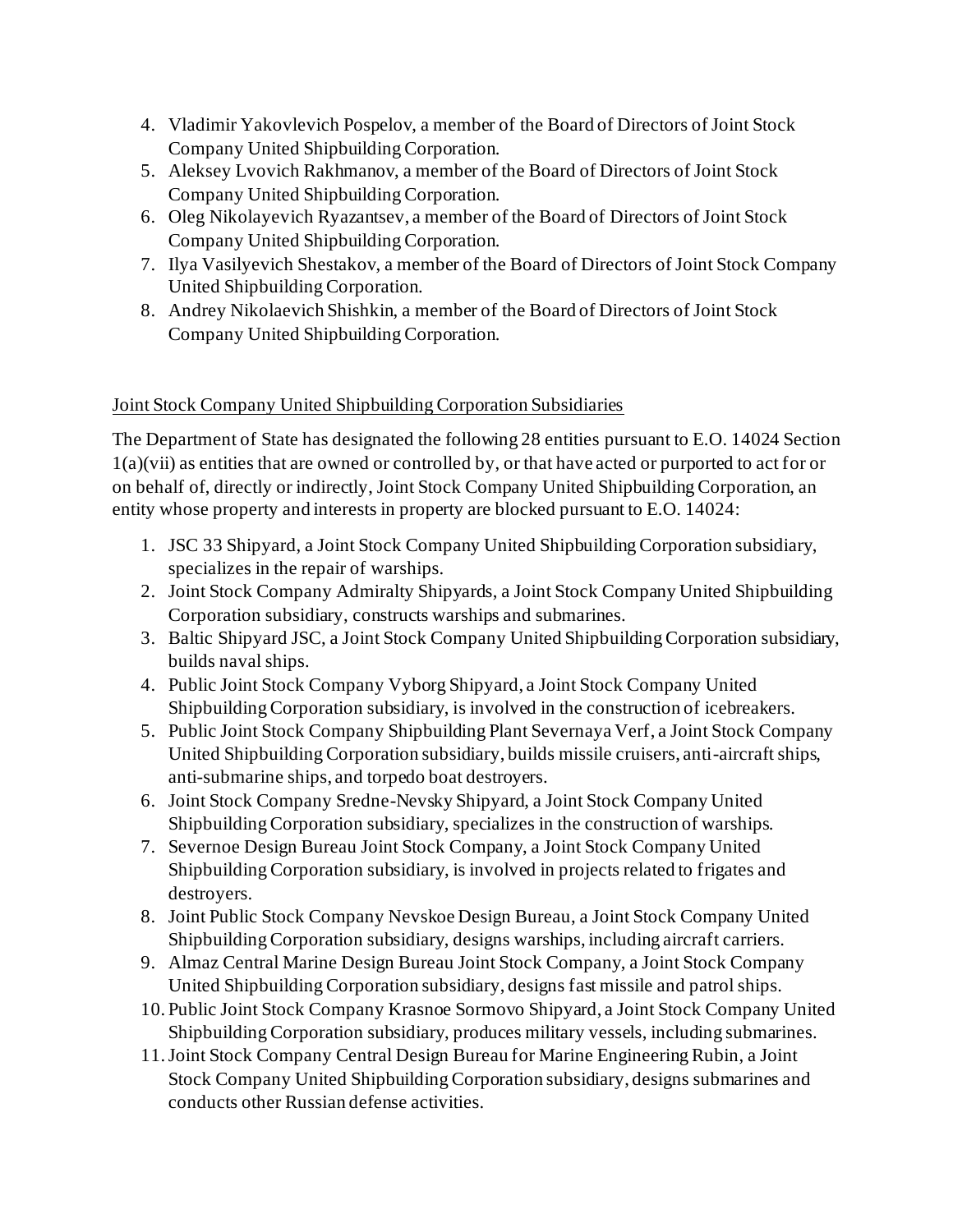- 12.Joint Stock Company Research Design and Technological Bureau Onega, a Joint Stock Company United Shipbuilding Corporation subsidiary, provides engineering and design support for Russian Navy vessels.
- 13.Joint Stock Company the St. Petersburg's Sea Bureau of Mechanical Engineering Malachite, a Joint Stock Company United Shipbuilding Corporation subsidiary, designs submarines.
- 14.Joint Stock Company 10 Ordena Trudovogo Krasnogo Znameni Dockyard, a Joint Stock Company United Shipbuilding Corporation subsidiary, is involved in ship repair activities.
- 15.Joint Stock Company Baltic Shipbuilding Plant Yantar, a Joint Stock Company United Shipbuilding Corporation subsidiary, is involved in military shipbuilding.
- 16. Public Joint Stock Company Amursky Shipbuilding Plant, a Joint Stock Company United Shipbuilding Corporation subsidiary, is involved in the construction of submarines and the manufacturing of weapons and defense products.
- 17.Joint Stock Company Shiprepairing Center Zvyozdochka, a Joint Stock Company United Shipbuilding Corporation subsidiary, is involved in the repair of submarines and other military activities.
- 18. Public Joint Stock Company Proletarsky Zavod, a Joint Stock Company United Shipbuilding Corporation subsidiary, is involved in fulfilling Russian Government strategic orders and producing products for submarines.
- 19.Joint Stock Company Khabarovsk Shipbuilding Yard, a Joint Stock Company United Shipbuilding Corporation subsidiary, is involved in building ships for the Russian Navy and the Russian Federal Security Service (FSB).
- 20. United Shipbuilding Corporation JSC Aysberg Central Design Building, a Joint Stock Company United Shipbuilding Corporation subsidiary, is involved in the design of ships.
- 21.Limited Liability Company Kaspiyskaya Energiya Administration Office, a Joint Stock Company United Shipbuilding Corporation subsidiary, undertakes activities to fulfill strategic efforts of the Joint Stock Company United Shipbuilding Corporation related to the oil and gas industries.
- 22.Joint Stock Company Northern Production Association Arktika, a Joint Stock Company United Shipbuilding Corporation subsidiary, engages in production activities related to military vessels.
- 23.Joint Stock Company Production Association Northern Machine-Building Enterprise, a Joint Stock Company United Shipbuilding Corporation subsidiary, builds submarines for the Russian Navy.
- 24.Joint Stock Company Svetlovsky Enterprise ERA, a Joint Stock Company United Shipbuilding Corporation subsidiary, conducts activities related to the automation of vessels.
- 25.Joint Stock Company Shipbuilding Plant Lotos, a Joint Stock Company United Shipbuilding Corporation subsidiary, is a shipbuilding plant of Russia's militaryindustrial complex.